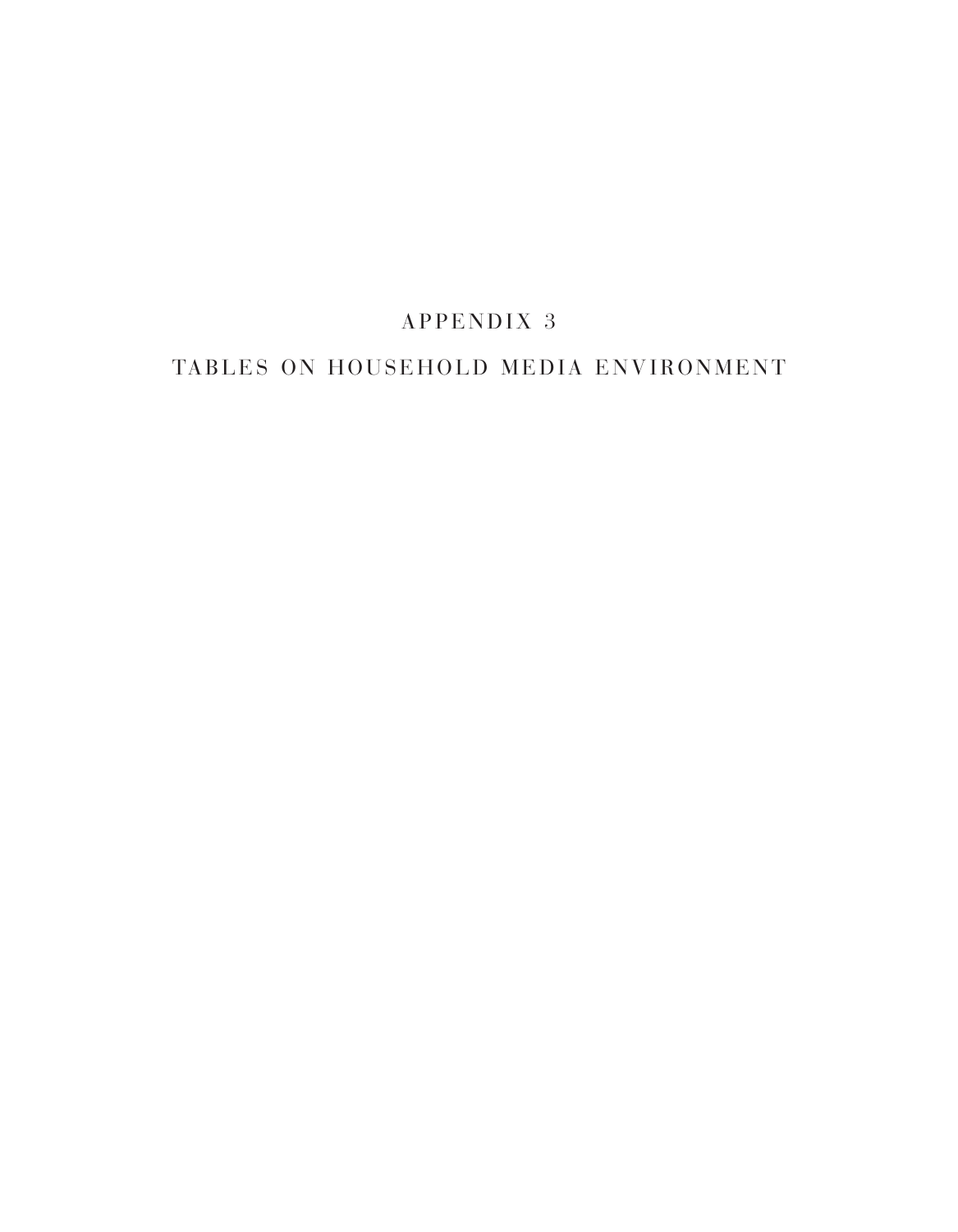In-Home-Media — Percentage of 8- to 18-Year-Olds Whose Homes Have...

|                         | 2004                 | 1999         |                 | 8- to 10- 11- to 14- 15- to 18- |                 |                 |                 |                 |                  |                 |
|-------------------------|----------------------|--------------|-----------------|---------------------------------|-----------------|-----------------|-----------------|-----------------|------------------|-----------------|
|                         | <b>Total</b>         | <b>Total</b> |                 | year-olds year-olds year-olds   |                 | <b>Boys</b>     | Girls           | White           | <b>Black</b>     | <b>Hispanic</b> |
| One or more             |                      |              |                 |                                 |                 |                 |                 |                 |                  |                 |
| <b>TV</b>               | 99%                  | 99%          | 98%             | 100%                            | 99%             | 99%             | 100%            | 99%             | 98%              | 99%             |
| VCR/DVD                 | 97%                  | 98           | 94              | 99                              | 98              | 97              | 97              | 99              | 95               | 95              |
| <b>DVR</b>              | 34%                  | <b>NA</b>    | 29 <sup>a</sup> | 40 <sup>b</sup>                 | 29 <sup>a</sup> | 33              | 34              | 30 <sup>a</sup> | 39ab             | 40 <sup>b</sup> |
| Radio                   | 97%                  | 98           | 94              | 98                              | 99              | 97              | 98              | 99              | 96               | 97              |
| $CD$ /tape              | 98%                  | 95           | 95              | 99                              | 100             | 98              | 99              | 100             | 96               | 97              |
| Video game player       | 83%                  | 81           | 84              | 84                              | 81              | 88 <sup>a</sup> | 78 <sup>b</sup> | 82              | 87               | 82              |
| Computer                | $86\%$ <sup>‡</sup>  | 73           | 83              | 89                              | 86              | 86              | 87              | 90 <sup>d</sup> | 78 <sup>b</sup>  | 80 <sup>b</sup> |
| Cable/satellite TV      | $82\%$ <sup>‡</sup>  | 74           | 76 <sup>a</sup> | 86 <sup>b</sup>                 | 82ab            | 84              | 80              | 83              | 83               | 78              |
| Premium channels        | $55\%$ <sup>‡</sup>  | 45           | 51              | 59                              | 53              | 56              | 55              | 56              | 65               | 55              |
| Internet                | $74%$ <sup>#</sup>   | 47           | 63 <sup>a</sup> | 78 <sup>b</sup>                 | 80 <sup>b</sup> | 75              | 74              | 80 <sup>a</sup> | 61 <sup>b</sup>  | 67 <sup>b</sup> |
| Instant messaging       | 60%                  | <b>NA</b>    | 42 <sup>a</sup> | 63 <sup>b</sup>                 | 70 <sup>b</sup> | 59              | 61              | 63 <sup>a</sup> | 47 <sup>b</sup>  | $55^{ab}$       |
| Three or more           |                      |              |                 |                                 |                 |                 |                 |                 |                  |                 |
| <b>TV</b>               | 73%                  | 70           | 67              | 76                              | 74              | 73              | 73              | 73              | 81               | 72              |
| VCR/DVD                 | $53\%$ <sup>‡</sup>  | 26           | 42 <sup>a</sup> | 57 <sup>b</sup>                 | 58 <sup>b</sup> | 53              | 54              | 57 <sup>a</sup> | 50 <sup>ab</sup> | 44 <sup>b</sup> |
| <b>DVR</b>              | 6%                   | <b>NA</b>    | 6               | 6                               | 5               | 6               | 6               | 4               | 10               | $\overline{7}$  |
| Radio                   | $63\%$ <sup>‡</sup>  | 73           | 46 <sup>a</sup> | 68 <sup>b</sup>                 | 71 <sup>b</sup> | 61              | 65              | 70 <sup>a</sup> | 51 <sup>b</sup>  | 58 <sup>b</sup> |
| $CD$ /tape <sup>1</sup> | 66%                  |              | 54              | 69                              | 73              | 64              | 69              | 71 <sup>d</sup> | 60 <sup>b</sup>  | 61 <sup>b</sup> |
| Video game player       | $31\%$ <sup>‡</sup>  | 24           | 30              | 35                              | 28              | 39 <sup>a</sup> | 24 <sup>b</sup> | 31              | 34               | 32              |
| Computer                | $15\%$ <sup>‡</sup>  | 8            | 10 <sup>d</sup> | $14^{ab}$                       | 20 <sup>b</sup> | 16              | 14              | 15              | 9                | 11              |
| Mean                    |                      |              |                 |                                 |                 |                 |                 |                 |                  |                 |
| <b>TV</b>               | $3.5\%$ <sup>‡</sup> | 3.1          |                 |                                 |                 |                 |                 |                 |                  |                 |
| VCR/DVD                 | $2.9\%$ <sup>‡</sup> | 2.0          |                 |                                 |                 |                 |                 |                 |                  |                 |
| <b>DVR</b>              | 0.6%                 |              |                 |                                 |                 |                 |                 |                 |                  |                 |
| Radio                   | 3.3%                 | 3.4          |                 |                                 |                 |                 |                 |                 |                  |                 |
| $CD$ /tape <sup>1</sup> | 3.6%                 |              |                 |                                 |                 |                 |                 |                 |                  |                 |
| Video game player       | $2.1\%$ <sup>‡</sup> | 1.7          |                 |                                 |                 |                 |                 |                 |                  |                 |
| Computer                | $1.5\%$ <sup>‡</sup> | $1.1$        |                 |                                 |                 |                 |                 |                 |                  |                 |

### In-Home-Media — Percentage of 8- to 18-Year-Olds Whose Homes Have... (continued)

|                         | <b>High school Some</b><br>or less | college          | College +       |                  | < \$35K \$35K-\$50K > \$50K |                 |
|-------------------------|------------------------------------|------------------|-----------------|------------------|-----------------------------|-----------------|
| One or more             |                                    |                  |                 |                  |                             |                 |
| TV                      | 99%                                | 99%              | 99%             | 100%             | 99%                         | 99%             |
| VCR/DVD                 | 97%                                | 98               | 98              | 96               | 97                          | 98              |
| <b>DVR</b>              | 33%ab                              | 26 <sup>a</sup>  | 38 <sup>b</sup> | 33 <sup>ab</sup> | 29 <sup>d</sup>             | 42 <sup>b</sup> |
| Radio                   | 98%                                | 98               | 97              | 98               | 97                          | 98              |
| $CD$ /tape              | 99%                                | 99               | 98              | 98               | 98                          | 99              |
| Video game player       | 85%                                | 79               | 83              | 86               | 80                          | 86              |
| Computer                | $82%$ <sup>a</sup>                 | $84^{ab}$        | 91 <sup>b</sup> | 78 <sup>a</sup>  | 86 <sup>a</sup>             | 93 <sup>b</sup> |
| Cable/satellite TV      | 80%                                | 84               | 83              | 82               | 82                          | 82              |
| Premium channels        | 55%                                | 58               | 57              | 58               | 54                          | 55              |
| Internet                | $68%$ <sup>a</sup>                 | $74^{ab}$        | 82 <sup>b</sup> | 66a              | 72 <sup>a</sup>             | 84 <sup>b</sup> |
| Instant messaging       | $56\%$ <sup>a</sup>                | 59 <sup>ab</sup> | 67 <sup>b</sup> | 52a              | 56 <sup>a</sup>             | 71 <sup>b</sup> |
| Three or more           |                                    |                  |                 |                  |                             |                 |
| TV                      | 74%                                | 68               | 75              | 76ab             | 69 <sup>a</sup>             | 77 <sup>b</sup> |
| VCR/DVD                 | 50%                                | 55               | 56              | 50               | 51                          | 59              |
| <b>DVR</b>              | 5%                                 | 4                | 6               | gab              | 3 <sup>d</sup>              | gb              |
| Radio                   | 59%                                | 67               | 66              | 58a              | 59 <sup>a</sup>             | 72 <sup>b</sup> |
| $CD$ /tape <sup>1</sup> | 63%                                | 65               | 72              | $64^{ab}$        | 62 <sup>a</sup>             | $74^b$          |
| Video game player       | 31%                                | 29               | 32              | 34               | 27                          | 35              |
| Computer                | $8%$ <sup>a</sup>                  | qa               | 22 <sup>b</sup> | <sub>g</sub> a   | 13 <sup>d</sup>             | 20 <sup>b</sup> |

<sup>1</sup> Differences in question format preclude comparisons of means and proportion with 3 or more CD/ tape players.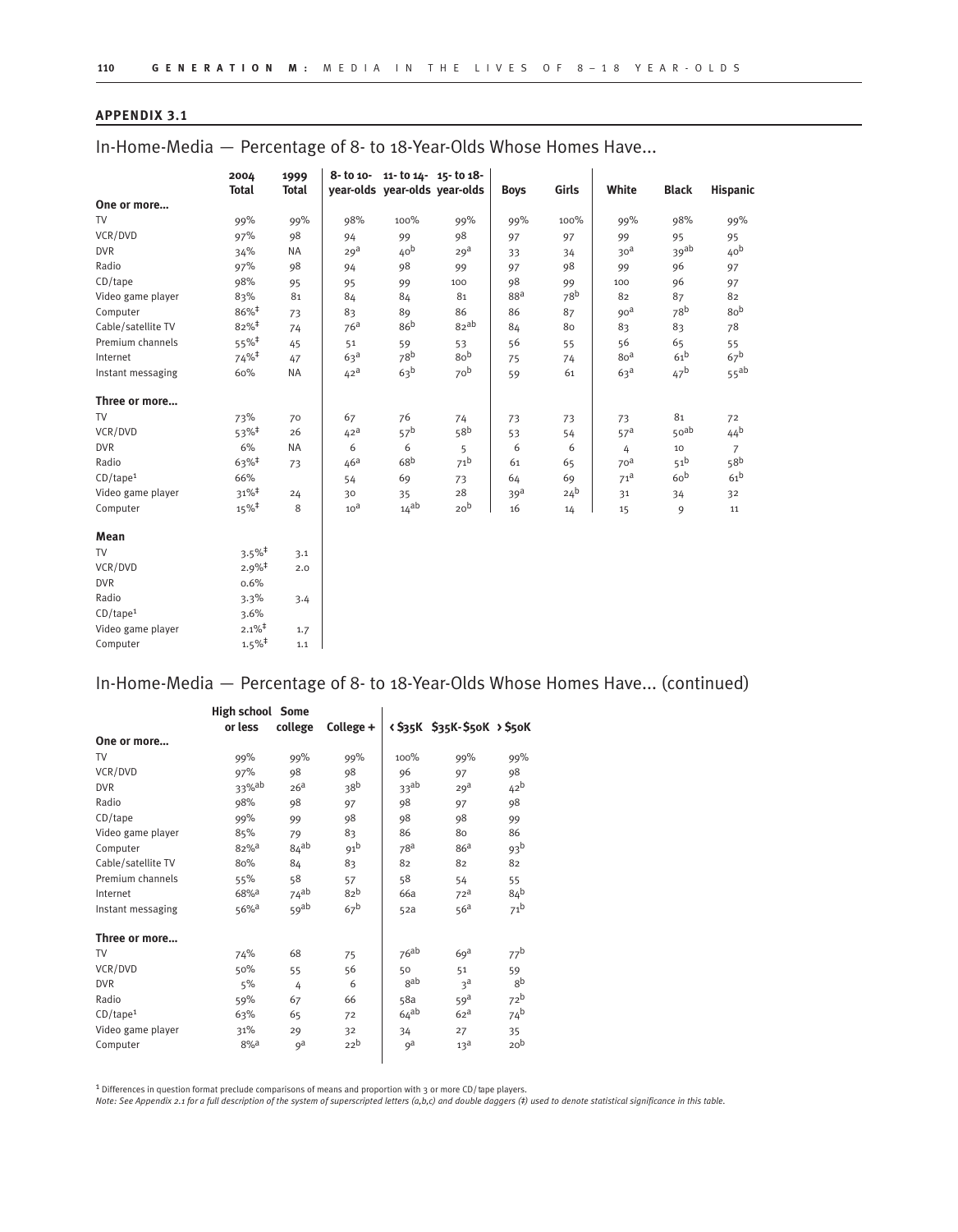### Bedroom and Portable Media — Percentage of 8- to 18-Year-Olds Whose Bedrooms Contain…

|                    | 2004                | 1999      | $8 - 1010 -$    |                 | $11 - 1014 - 15 - 1018$       |                     |                 |                    |                 |                  |
|--------------------|---------------------|-----------|-----------------|-----------------|-------------------------------|---------------------|-----------------|--------------------|-----------------|------------------|
|                    | Total               | Total     |                 |                 | vear-olds vear-olds vear-olds | <b>Boys</b>         | Girls           | White              | <b>Black</b>    | <b>Hispanic</b>  |
| TV                 | 68%                 | 65%       | 69%             | 68%             | 68%                           | $72\%$ <sup>a</sup> | 64%             | $65%$ <sup>a</sup> | 82%             | 74%ab            |
| VCR/DVD            | $54\%$ <sup>‡</sup> | 36        | 47              | 56              | 56                            | 59 <sup>a</sup>     | 49 <sup>b</sup> | 54                 | 62              | 57               |
| <b>DVR</b>         | 10%                 | <b>NA</b> | 8               | 13              | 9                             | 11                  | 9               | 7a                 | 17 <sup>b</sup> | 12ab             |
| Radio              | 84%                 | 86        | 74 <sup>a</sup> | 85 <sup>b</sup> | 91 <sup>b</sup>               | 82                  | 86              | 87                 | 79              | 84               |
| $CD$ /tape         | 86%                 | 88        | $75^{\text{a}}$ | 89 <sub>b</sub> | 92 <sup>b</sup>               | 84                  | 88              | 89                 | 82              | 81               |
| Video game player  | 49%                 | 45        | 52a             | 52 <sup>a</sup> | 41 <sup>b</sup>               | 63 <sup>a</sup>     | 33 <sup>b</sup> | 46 <sup>a</sup>    | 61 <sup>b</sup> | $54^{ab}$        |
| Computer           | $31\%$ <sup>‡</sup> | 21        | 23a             | 31ab            | 37 <sup>b</sup>               | 35 <sup>a</sup>     | 26 <sup>b</sup> | 28                 | 28              | 37               |
| Cable/satellite TV | 37%                 | 29        | 32              | 38              | 40                            | 40                  | 34              | 36 <sup>a</sup>    | 47 <sup>b</sup> | 34 <sup>a</sup>  |
| Premium channels   | $20\%$ <sup>‡</sup> | 15        | 16              | 21              | 20                            | 20                  | 19              | 18 <sup>a</sup>    | 31 <sup>b</sup> | 21 <sup>ab</sup> |
| Internet           | $20\%$ <sup>‡</sup> | 10        | 10 <sup>d</sup> | 21 <sup>b</sup> | 27 <sup>c</sup>               | $24^a$              | 17 <sup>b</sup> | 18                 | 16              | 26               |
| Instant messaging  | 18%                 | <b>NA</b> | $q^a$           | 17 <sup>b</sup> | 26 <sup>c</sup>               | 20                  | 15              | 16                 | 14              | 20               |
| Telephone          | 40%                 | <b>NA</b> | 31 <sup>d</sup> | 39 <sup>a</sup> | 50 <sup>b</sup>               | 39                  | 42              | 37                 | 46              | 40               |

### Percentage of 8- to 18-Year-Olds With Their Own...

| Discman/Walkman            | 61% | <b>NA</b> | $35%$ <sup>a</sup> | $65%$ <sup>b</sup> | 77%             | 61%             | 61%                       | $65%$ <sup>a</sup> | $51%^{b}$ | 55%ab |
|----------------------------|-----|-----------|--------------------|--------------------|-----------------|-----------------|---------------------------|--------------------|-----------|-------|
| Handheld video game        | 55% | <b>NA</b> | 66 <sup>a</sup>    | 60 <sup>a</sup>    | $41^{\text{D}}$ | 63 <sup>a</sup> | 48 <sup>b</sup>           | 59                 | 54        | 49    |
| Cell phone                 | 39% | <b>NA</b> | 21 <sup>d</sup>    | 36 <sup>b</sup>    | 56 <sup>c</sup> | 35              | 42                        | 36                 | 43        | 36    |
| MP3 player                 | 18% | <b>NA</b> | 12 <sup>a</sup>    | 20 <sup>b</sup>    | 20 <sup>b</sup> | 21 <sup>a</sup> | $14^{b}$                  | 17                 | 15        | 18    |
| Handheld Internet device   | 13% | <b>NA</b> | $\neg a$           | 15 <sup>b</sup>    | 17 <sup>b</sup> | 13              | 14                        | 13                 | 14        | 15    |
| Laptop                     | 12% | <b>NA</b> | 13                 | 11                 | 15              | 14              | 11                        | 10                 | 13        | 16    |
| Personal digital assistant | 11% | <b>NA</b> | $\alpha$           | 14 <sup>b</sup>    | 8a              | 11              | 11                        | 11                 | 12        | 10    |
| Pager                      | 6%  | <b>NA</b> |                    |                    |                 | 8 <sup>a</sup>  | $\mathbf{A}^{\mathbf{b}}$ |                    | 10        |       |

### Percentage of 8- to 18-Year-Olds Whose Bedrooms Contain... (continued)

|                         | <b>High school</b> Some<br>or less | college         |                   |                    |                             |                    |
|-------------------------|------------------------------------|-----------------|-------------------|--------------------|-----------------------------|--------------------|
|                         |                                    |                 | College +         |                    | < \$35K \$35K-\$50K > \$50K |                    |
| TV                      | 73%                                | 65%             | 66%               | $76%$ <sup>a</sup> | 64%                         | $68%$ <sup>b</sup> |
| VCR/DVD                 | $60%$ <sup>a</sup>                 | 52ab            | 50 <sup>b</sup>   | 60                 | 51                          | 54                 |
| <b>DVR</b>              | 8%                                 | 7               | 12                | 13                 | 7                           | 13                 |
| Radio                   | 84%                                | 89              | 83                | 82                 | 82                          | 86                 |
| $CD$ /tape              | 87%                                | 88              | 86                | 85                 | 85                          | 89                 |
| Videogame Player        | $55\%$ <sup>a</sup>                | 43 <sup>b</sup> | $45^{\mathrm{b}}$ | 52                 | 48                          | 48                 |
| Computer                | 28%                                | 27              | 34                | 27                 | 30                          | 35                 |
| Cable/Satellite TV      | 41%                                | 38              | 35                | 42                 | 35                          | 37                 |
| <b>Premium Channels</b> | 19%                                | 21              | 21                | 24                 | 19                          | 18                 |
| Internet                | 21%                                | 16              | 23                | 18                 | 18                          | 26                 |
| Instant Messenger       | 18%                                | 15              | 20                | 18                 | 18                          | 26                 |
| Telephone               | 40%                                | 40              | 42                | 42                 | 40                          | 40                 |

### Percentage of 8- to 18-Year-Olds With Their Own... (continued)

| Discman/Walkman            | $54%$ <sup>a</sup>   | 72%b             | 65%             | $51\%$ <sup>a</sup> | $58%$ <sup>a</sup> | 72%b            |
|----------------------------|----------------------|------------------|-----------------|---------------------|--------------------|-----------------|
| Handheld video game        | $53\%$ <sup>ab</sup> | 48 <sup>a</sup>  | 60 <sup>b</sup> | 50 <sup>a</sup>     | 53 <sup>a</sup>    | 63 <sup>b</sup> |
| Cell phone                 | 37%                  | 41               | 41              | 39                  | 37                 | 41              |
| MP3 player                 | 16%                  | 15               | 21              | 16ab                | 15 <sup>a</sup>    | 23 <sup>b</sup> |
| Handheld Internet device   | 12%                  | 14               | 14              | q                   | 12                 | 18              |
| Laptop                     | $9%$ <sup>a</sup>    | 10 <sup>ab</sup> | 16 <sup>b</sup> | 13                  | 12                 | 12              |
| Personal digital assistant | $6%$ <sup>a</sup>    | qa               | 16 <sup>b</sup> | 12                  | q                  | 14              |
| Pager                      | 5%                   | 4                | 6               | q                   | 5                  | 5               |
|                            |                      |                  |                 |                     |                    |                 |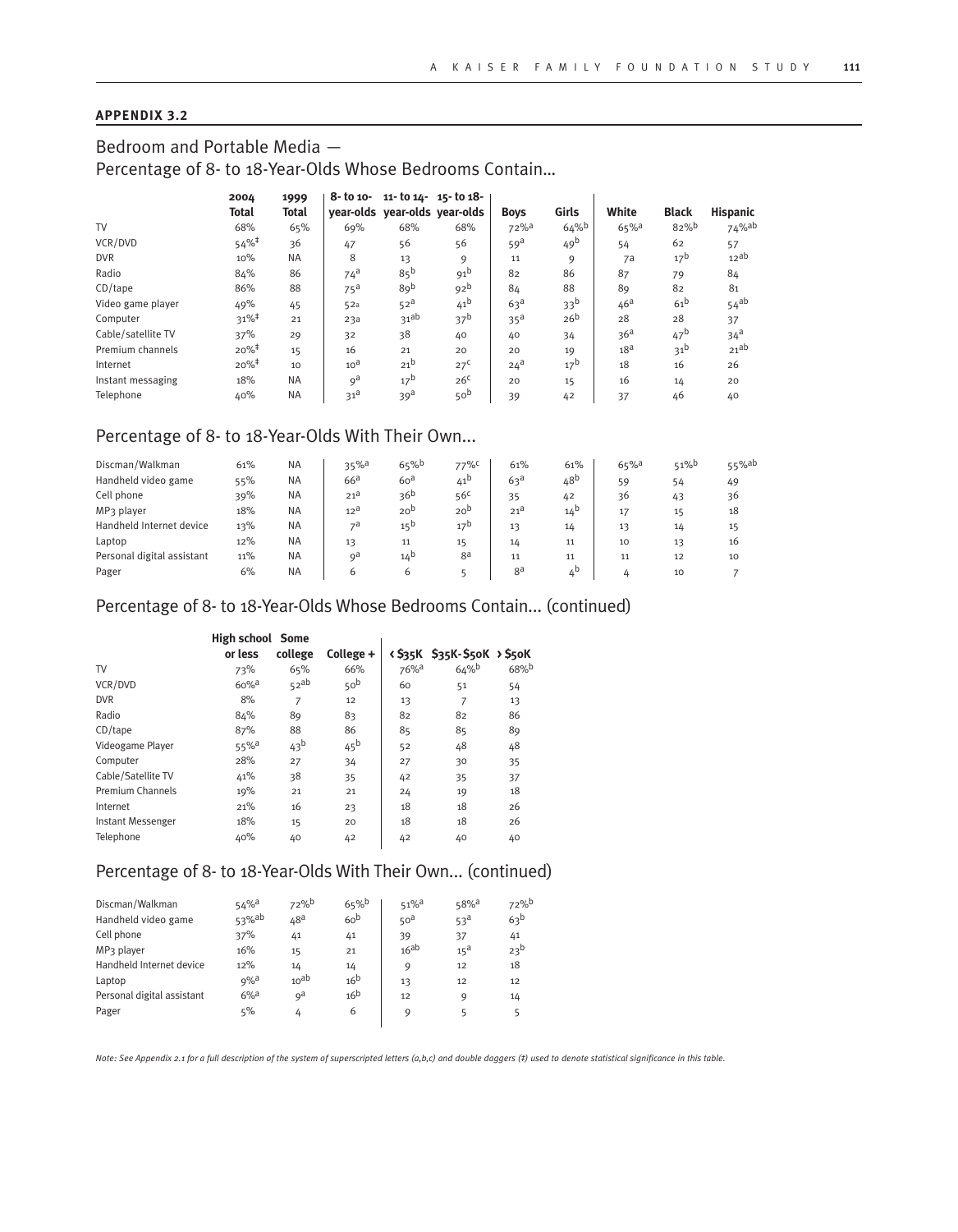TV Rules and TV Orientation — Percentage of 8- to 18-Year-Olds Who Say They Have...

|                                      |              | 8- to 10-           |                               | $11 - 1014 - 15 - 1018$ |             |       |                 |                 |                    |
|--------------------------------------|--------------|---------------------|-------------------------------|-------------------------|-------------|-------|-----------------|-----------------|--------------------|
| TV rules-general                     | <b>Total</b> |                     | year-olds year-olds year-olds |                         | <b>Boys</b> | Girls | White           | <b>Black</b>    | <b>Hispanic</b>    |
| Any rules about TV                   | 46%          | $55\%$ <sup>a</sup> | $51\%$ <sup>a</sup>           | 31%                     | 45%         | 46%   | 44%             | 43%             | 52%                |
| No rules about TV                    | 53%          | 42 <sup>a</sup>     | 48 <sup>a</sup>               | 69 <sup>b</sup>         | 53          | 53    | 55              | 55              | 47                 |
| Rules about TV that are enforced     |              |                     |                               |                         |             |       |                 |                 |                    |
| most of the time                     | 20%          | 26 <sup>a</sup>     | 22 <sup>a</sup>               | 13 <sup>b</sup>         | 20          | 20    | 19              | 20              | 22                 |
| Rules about TV that are enforced     |              |                     |                               |                         |             |       |                 |                 |                    |
| some, little or never                | 23%          | 29 <sup>a</sup>     | 26 <sup>a</sup>               | 15 <sup>b</sup>         | 23          | 23    | 23              | 20              | 28                 |
| TV rules-specific <sup>1</sup>       |              |                     |                               |                         |             |       |                 |                 |                    |
| Rules about homework or chores       |              |                     |                               |                         |             |       |                 |                 |                    |
| before TV                            | 36%          | <b>NA</b>           | 46 <sup>a</sup>               | 28 <sup>b</sup>         | 39          | 34    | 35              | 34              | 42                 |
| Rules about how much TV can watch    | 14%          | <b>NA</b>           | 18 <sup>a</sup>               | 10 <sup>b</sup>         | 15          | 12    | 13              | 8               | 19                 |
| Rules about when can watch TV        | 14%          | <b>NA</b>           | 17                            | 10 <sup>1</sup>         | 15          | 12    | 13              | 14              | 15                 |
| Rules about which shows can watch    | 13%          | <b>NA</b>           | 18 <sup>a</sup>               | 8 <sup>b</sup>          | 14          | 12    | 13              | $\overline{7}$  | 15                 |
| Parental oversight <sup>1</sup>      |              |                     |                               |                         |             |       |                 |                 |                    |
| Parents usually know what            |              |                     |                               |                         |             |       |                 |                 |                    |
| I'm watching                         | 40%          | <b>NA</b>           | 45                            | 36                      | 40          | 40    | 43              | 35              | 39                 |
| Parents use V-Chip                   | 6%           | <b>NA</b>           | qa                            | 3 <sup>b</sup>          | 5           | 6     | 6               | 6               | 5                  |
| <b>TV</b> orientation                |              |                     |                               |                         |             |       |                 |                 |                    |
| TV on most of the time even          |              |                     |                               |                         |             |       |                 |                 |                    |
| if no one is watching                | 51%          | 52                  | 51                            | 49                      | 48          | 53    | 50              | 59              | 47                 |
| TV usually on during meals           | 63%          | 62                  | 62                            | 66                      | 63          | 64    | 59 <sup>a</sup> | 74 <sup>b</sup> | $65$ <sup>ab</sup> |
| No TV rules                          | 53%          | 42 <sup>a</sup>     | 48a                           | 69 <sup>b</sup>         | 53          | 53    | 55              | 55              | 47                 |
| High TV orientation (all 3 of above) | 25%          | 18 <sup>a</sup>     | 23 <sup>a</sup>               | 33 <sup>b</sup>         | 24          | 25    | 24              | 29              | 22                 |
|                                      |              |                     |                               |                         |             |       |                 |                 |                    |

### TV Rules and TV Orientation — Percentage of 8- to 18-Year-Olds Who Say They Have... (continued)

|                                      | <b>High school Some</b> |                  |                 |                  |                             |                 |
|--------------------------------------|-------------------------|------------------|-----------------|------------------|-----------------------------|-----------------|
| TV rules-general                     | or less                 | college          | College +       |                  | < \$35K \$35K-\$50K > \$50K |                 |
| Any rules about TV                   | 40%                     | 45%              | 48%             | 47%              | 47%                         | 42%             |
| No rules about TV                    | 59%                     | 55               | 51              | 52               | 51                          | 57              |
| Rules about TV that are enforced     |                         |                  |                 |                  |                             |                 |
| most of the time                     | 17%                     | 21               | 21              | 20               | 23                          | 16              |
| Rules about TV that are enforced     |                         |                  |                 |                  |                             |                 |
| some, little or never                | 20%                     | 21               | 25              | 23               | 23                          | 24              |
| TV rules-specific <sup>1</sup>       |                         |                  |                 |                  |                             |                 |
| Rules about homework or chores       |                         |                  |                 |                  |                             |                 |
| before TV                            | 33%                     | 39               | 37              | 38               | 40                          | 31              |
| Rules about how much TV can watch    | 9%                      | 15               | 16              | 11               | 17                          | 12              |
| Rules about when can watch TV        | $8\%$ <sup>a</sup>      | 11 <sub>ab</sub> | 18 <sup>b</sup> | 12               | 15                          | 13              |
| Rules about which shows can watch    | 10%                     | 12               | 14              | 14               | 13                          | 12              |
| Parental oversight <sup>1</sup>      |                         |                  |                 |                  |                             |                 |
| Parents usually know what            |                         |                  |                 |                  |                             |                 |
| I'm watching                         | $31\%$ <sup>a</sup>     | $44^{ab}$        | 44 <sup>b</sup> | 43 <sup>ab</sup> | $45^{\text{a}}$             | 32 <sup>b</sup> |
| Parents use V-Chip                   | 6%                      | 6                | 5               | 10 <sup>1</sup>  | 4                           | 6               |
| <b>TV</b> orientation                |                         |                  |                 |                  |                             |                 |
| TV on most of the time even          |                         |                  |                 |                  |                             |                 |
| if no one is watching                | 56%                     | 46               | 49              | 55               | 49                          | 50              |
| TV usually on during meals           | $70%$ <sup>a</sup>      | 67 <sup>a</sup>  | 56 <sup>b</sup> | 71 <sup>d</sup>  | 65 <sup>a</sup>             | 56 <sup>b</sup> |
| No TV rules                          | 59%                     | 55               | 51              | 52               | 51                          | 57              |
| High TV orientation (all 3 of above) | $31%$ <sup>a</sup>      | 26ab             | 20 <sup>b</sup> | 28               | 23                          | 25              |

1 7th- to 12th-graders only.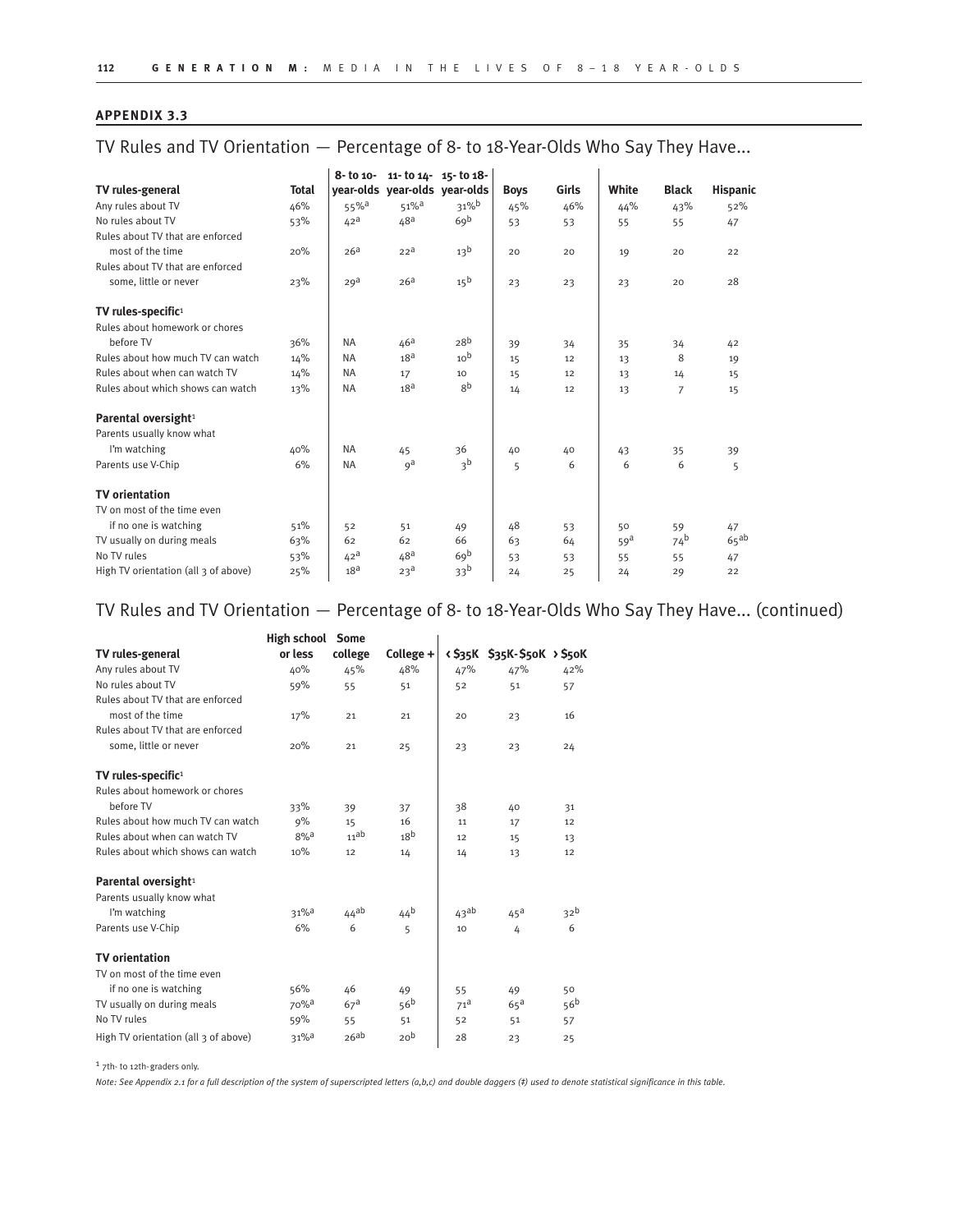Media Rules Other Than TV — Percentage of 8- to 18-Year-Olds Who Say They Have...

|                                   |              |                    | 8- to 10- 11- to 14- 15- to 18- |                 |                 |       |       |              |                 |
|-----------------------------------|--------------|--------------------|---------------------------------|-----------------|-----------------|-------|-------|--------------|-----------------|
| Video game rules <sup>1</sup>     | <b>Total</b> |                    | year-olds year-olds year-olds   |                 | <b>Boys</b>     | Girls | White | <b>Black</b> | <b>Hispanic</b> |
| Rules about which video games     |              |                    |                                 |                 |                 |       |       |              |                 |
| kids can play                     | 21%          | $32%$ <sup>a</sup> | $25%$ <sup>a</sup>              | 5%              | 20%             | 22%   | 23%   | 22%          | 21%             |
| Rules about how long kids can     |              |                    |                                 |                 |                 |       |       |              |                 |
| play video games                  | 24%          | 34 <sup>a</sup>    | 27 <sup>a</sup>                 | 11 <sup>b</sup> | 26              | 22    | 23    | 22           | 27              |
| Parents check parental warning or |              |                    |                                 |                 |                 |       |       |              |                 |
| rating on video games             | 17%          | 26 <sup>a</sup>    | 20 <sup>a</sup>                 | 6 <sup>b</sup>  | 16              | 18    | 19    | 13           | 16              |
| Kids have played video games      |              |                    |                                 |                 |                 |       |       |              |                 |
| they know their parents don't     |              |                    |                                 |                 |                 |       |       |              |                 |
| want them playing                 | 12%          | 12ab               | 15 <sup>a</sup>                 | gb              | 16 <sup>a</sup> | gb    | 14    | 12           | 10              |
| Music rules <sup>2</sup>          |              |                    |                                 |                 |                 |       |       |              |                 |
| Parents have rules about what     |              |                    |                                 |                 |                 |       |       |              |                 |
| kind of music kids can listen to  | 16%          | <b>NA</b>          | 22 <sup>a</sup>                 | 11 <sup>b</sup> | 18              | 15    | 16    | 17           | 16              |
| Parents check parental warning or |              |                    |                                 |                 |                 |       |       |              |                 |
| rating on music                   | 14%          | <b>NA</b>          | 19 <sup>d</sup>                 | 10 <sup>b</sup> | 15              | 13    | 17    | 10           | 14              |
| Kids have listened to music they  |              |                    |                                 |                 |                 |       |       |              |                 |
| know their parents don't want     |              |                    |                                 |                 |                 |       |       |              |                 |
| them listening to                 | 20%          | <b>NA</b>          | 21                              | 18              | 19              | 20    | 21    | 19           | 12              |
| Computer rules <sup>3</sup>       |              |                    |                                 |                 |                 |       |       |              |                 |
| Rules about how long kids can     |              |                    |                                 |                 |                 |       |       |              |                 |
| use the computer                  | 28%          | 35 <sup>a</sup>    | 32 <sup>a</sup>                 | 19 <sup>b</sup> | 26              | 32    | 30    | 25           | 25              |
| Rules about what kids can do on   |              |                    |                                 |                 |                 |       |       |              |                 |
| the computer                      | 32%          | 44 <sup>d</sup>    | 34 <sup>a</sup>                 | 18 <sup>b</sup> | 35              | 28    | 33    | 31           | 31              |
| Parents usually know which        |              |                    |                                 |                 |                 |       |       |              |                 |
| Web sites kids are going to       | 30%          | 39 <sup>a</sup>    | 33 <sup>a</sup>                 | 18 <sup>b</sup> | 27              | 33    | 34    | 24           | 24              |
| Parental filters on computer 4    | 25%          | <b>NA</b>          | 29                              | 21              | 24              | 26    | 27    | 26           | 17              |

### Media Rules Other Than TV — Percentage of 8- to 18-Year-Olds Who Say They Have... (continued)

| <535K \$35K-\$50K > \$50K<br>20% |
|----------------------------------|
|                                  |
|                                  |
|                                  |
|                                  |
| 24                               |
|                                  |
| 18                               |
|                                  |
|                                  |
| 13                               |
|                                  |
|                                  |
| 15                               |
|                                  |
| 12                               |
|                                  |
|                                  |
| 16                               |
|                                  |
|                                  |
| 27                               |
|                                  |
| 31                               |
|                                  |
| 30                               |
| 24                               |
|                                  |

1 Of 8- to 18-year-olds who have a video game player.

2 Of all 7th- to 12th-graders.

3 Of 8- to 18-year-olds who have a computer.

4 Of all 7th- to 12th-graders who have a computer.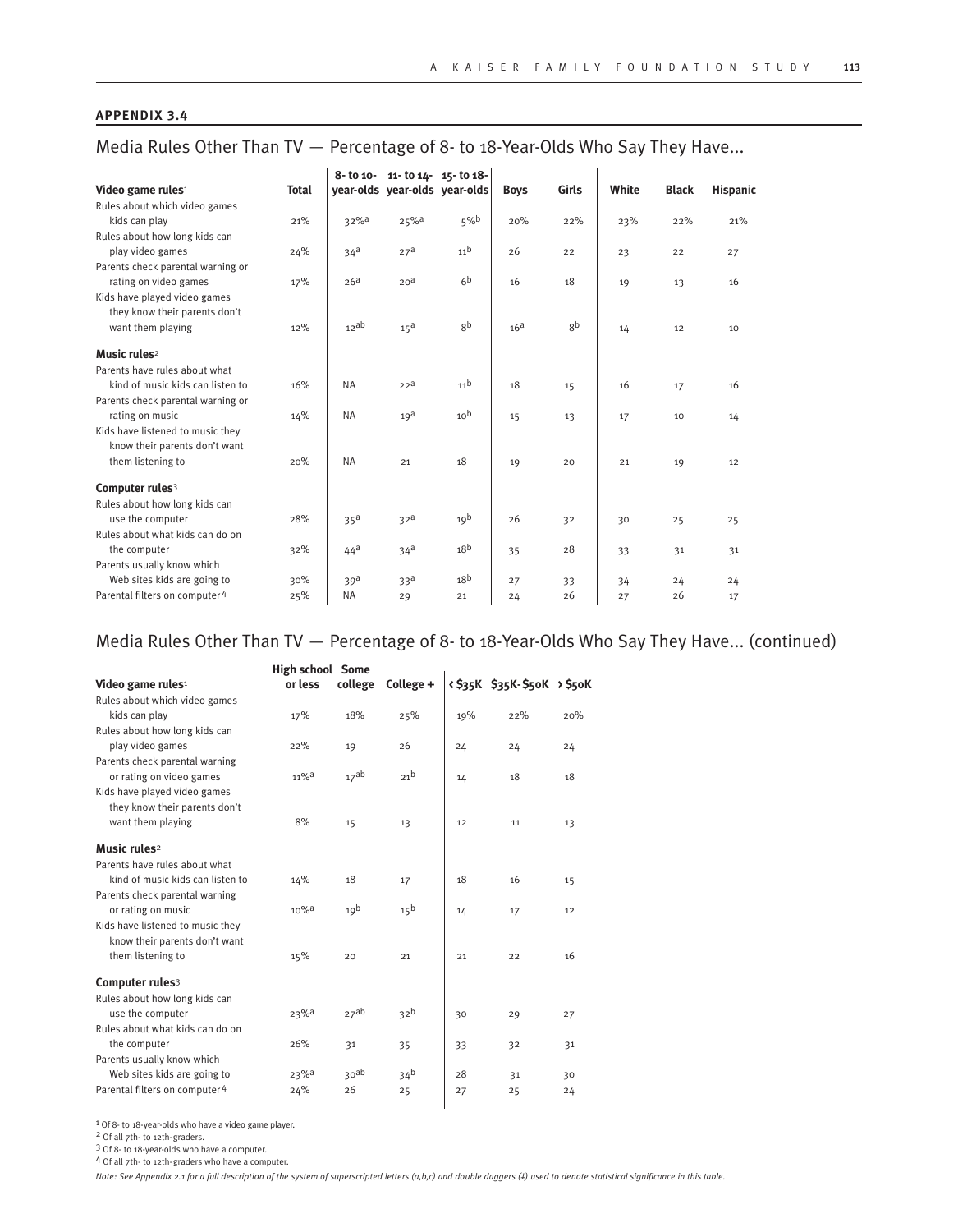### Media Rules — Percentage of 7th- to 12th-Graders Who Say They Have...

|                                         |              | 11- to 14-       | 15- to 18-      |                 |                |                 |
|-----------------------------------------|--------------|------------------|-----------------|-----------------|----------------|-----------------|
| TV rules-general                        | <b>Total</b> | vear-olds        | year-olds       | White           | <b>Black</b>   | <b>Hispanic</b> |
| No rules about TV                       | 59%          | 48% <sup>a</sup> | 69%             | 60%             | 61%            | 54%             |
| Rules about TV that are enforced        |              |                  |                 |                 |                |                 |
| most of the time                        | 17%          | 21               | 13              | 16              | 15             | 22              |
| Rules about TV that are enforced        |              |                  |                 |                 |                |                 |
| some, little or never                   | 20%          | 25 <sup>a</sup>  | 15 <sup>b</sup> | 20              | 18             | 21              |
| TV rules-specific                       |              |                  |                 |                 |                |                 |
| Rules about homework or chores          |              |                  |                 |                 |                |                 |
| before TV                               | 36%          | 46 <sup>a</sup>  | 28 <sup>b</sup> | 35              | 34             | 42              |
| Rules about how much TV can watch       | 14%          | 18 <sup>a</sup>  | 10 <sup>b</sup> | 13              | 8              | 19              |
| Rules about when can watch TV           | 14%          | 17               | 10              | 13              | 14             | 15              |
| Rules about which shows can watch       | 13%          | 18 <sup>a</sup>  | 8 <sub>p</sub>  | 13              | $\overline{7}$ | 15              |
| <b>Parental Oversight of TV</b>         |              |                  |                 |                 |                |                 |
| Parents usually know what               |              |                  |                 |                 |                |                 |
| I'm watching                            | 40%          | 45               | 36              | 43              | 35             | 39              |
| Parents use V-Chip                      | 6%           | qa               | <sub>3</sub> b  | 6               | 6              | 5               |
| Video game rules <sup>1</sup>           |              |                  |                 |                 |                |                 |
| Rules about which video games           |              |                  |                 |                 |                |                 |
| can play                                | 12%          | 19 <sup>d</sup>  | 5 <sup>b</sup>  | 14              | 8              | 10              |
| Rules about how long can play           |              |                  |                 |                 |                |                 |
| video games                             | 17%          | $24^a$           | 11 <sup>b</sup> | 16              | 13             | 17              |
| Parents check parental warnings         |              |                  |                 |                 |                |                 |
| or rating on video games                | 10%          | $14^a$           | 6 <sup>b</sup>  | 13 <sup>d</sup> | ∡b             | 2 <sup>b</sup>  |
| Have played video games they know       |              |                  |                 |                 |                |                 |
| their parents don't want them to        | 12%          | 15               | 8               | 15              | 6              | 8               |
| <b>Music rules</b>                      |              |                  |                 |                 |                |                 |
| Parents have rules about what kind      |              |                  |                 |                 |                |                 |
| of music can listen to                  | 16%          | 22 <sup>a</sup>  | 11 <sup>b</sup> | 16              | 17             | 16              |
| Parents check parental warning          |              |                  |                 |                 |                |                 |
| or rating on music                      | 14%          | 19 <sup>d</sup>  | 10 <sup>b</sup> | 17              | 10             | 14              |
| Have listened to music they know        |              |                  |                 |                 |                |                 |
| their parents don't want them to        | 20%          | 21               | 18              | 21              | 19             | 12              |
| Computer rules <sup>2</sup>             |              |                  |                 |                 |                |                 |
| Rules about how long can use the        |              |                  |                 |                 |                |                 |
| computer                                | 23%          | 27               | 19              | 23              | 23             | 16              |
| Rules about what can do on the computer | 23%          | 28 <sup>a</sup>  | 18 <sup>b</sup> | 24              | 20             | 20              |
| Parents usually know which Web sites    |              |                  |                 |                 |                |                 |
| I'm going to                            | 22%          | 26               | 18              | 26              | 19             | 10              |

<sup>1</sup> Among those with a video game player.

2 Among those with a computer at home.

Note: Results for 11- to 14-year-olds in this table do not directly match those in Appendix 3.4 because not all 11 year-olds are in 7th grade. See Appendix 2.1 for a full description of the system of super*scripted letters (a,b,c) and double daggers (‡) used to denote statistical significance in this table.*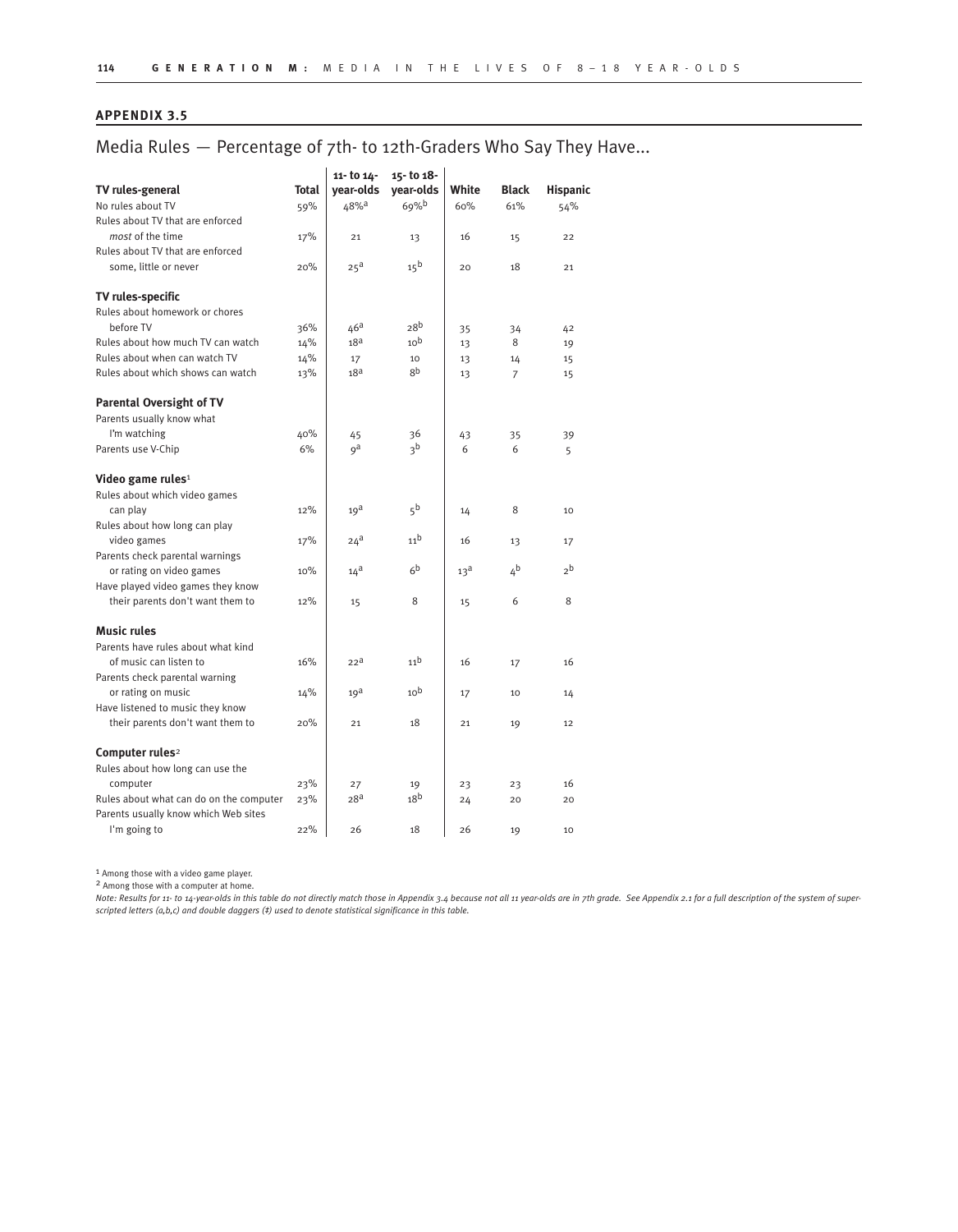#### **APPENDIX 3.5 (continued)**

### Media Rules — Percentage of 7th- to 12th-Graders Who Say They Have... (continued)

| High school Some                        |                     |                 |                 |                  |                           |                 |  |  |  |  |
|-----------------------------------------|---------------------|-----------------|-----------------|------------------|---------------------------|-----------------|--|--|--|--|
| TV rules-general                        | or less             | college         | College +       |                  | <535K \$35K-\$50K > \$50K |                 |  |  |  |  |
| No rules about TV                       | 66%                 | 57%             | 57%             | 56%              | 55%                       | 67%             |  |  |  |  |
| Rules about TV that are enforced        |                     |                 |                 |                  |                           |                 |  |  |  |  |
| most of the time                        | 14%                 | 20              | 17              | 17               | 21                        | 12              |  |  |  |  |
| Rules about TV that are enforced        |                     |                 |                 |                  |                           |                 |  |  |  |  |
| some, little or never                   | 15%                 | 20              | 22              | 20               | 21                        | 18              |  |  |  |  |
| TV rules-specific                       |                     |                 |                 |                  |                           |                 |  |  |  |  |
| Rules about homework or chores          |                     |                 |                 |                  |                           |                 |  |  |  |  |
| before TV                               | 33%                 | 39              | 37              | 38               | 40                        | 31              |  |  |  |  |
| Rules about how much TV can watch       | 9%                  | 15              | 16              | 11               | 17                        | 12              |  |  |  |  |
| Rules about when can watch TV           | $8%$ <sup>a</sup>   | 11ab            | 18 <sup>b</sup> | 12               | 15                        | 13              |  |  |  |  |
| Rules about which shows can watch       | 10%                 | 12              | 14              | 14               | 13                        | 12              |  |  |  |  |
| <b>Parental Oversight of TV</b>         |                     |                 |                 |                  |                           |                 |  |  |  |  |
| Parents usually know what               |                     |                 |                 |                  |                           |                 |  |  |  |  |
| I'm watching                            | 31% <sup>a</sup>    | $44^{ab}$       | 44 <sup>b</sup> | 43 <sup>ab</sup> | $45^{\text{a}}$           | 32 <sup>b</sup> |  |  |  |  |
| Parents use V-Chip                      | 6%                  | 6               | 5               | 10               | 4                         | 6               |  |  |  |  |
| Video game rules $1$                    |                     |                 |                 |                  |                           |                 |  |  |  |  |
| Rules about which video games           |                     |                 |                 |                  |                           |                 |  |  |  |  |
| can play                                | 9%                  | 10              | 17              | 14               | 13                        | 10              |  |  |  |  |
| Rules about how long can play           |                     |                 |                 |                  |                           |                 |  |  |  |  |
| video games                             | 14%                 | 14              | 20              | 19               | 17                        | 16              |  |  |  |  |
| Parents check parental warnings         |                     |                 |                 |                  |                           |                 |  |  |  |  |
| or rating on video games                | 5%                  | 10              | 14              | 9                | 11                        | 10              |  |  |  |  |
| Have played video games they know       |                     |                 |                 |                  |                           |                 |  |  |  |  |
| their parents don't want them to        | 7%                  | 14              | 13              | 15               | 8                         | 13              |  |  |  |  |
| <b>Music rules</b>                      |                     |                 |                 |                  |                           |                 |  |  |  |  |
| Parents have rules about what kind      |                     |                 |                 |                  |                           |                 |  |  |  |  |
| of music can listen to                  | 14%                 | 18              | 17              | 18               | 16                        | 15              |  |  |  |  |
| Parents check parental warning          |                     |                 |                 |                  |                           |                 |  |  |  |  |
| or rating on music                      | $10\%$ <sup>a</sup> | 19 <sup>b</sup> | 15 <sup>b</sup> | 14               | 17                        | 12              |  |  |  |  |
| Have listened to music they know        |                     |                 |                 |                  |                           |                 |  |  |  |  |
| their parents don't want them to        | 15%                 | 20              | 21              | 21               | 22                        | 16              |  |  |  |  |
| Computer rules <sup>2</sup>             |                     |                 |                 |                  |                           |                 |  |  |  |  |
| Rules about how long can use the        |                     |                 |                 |                  |                           |                 |  |  |  |  |
| computer                                | 19%                 | 23              | 26              | 27               | 21                        | 22              |  |  |  |  |
| Rules about what can do on the computer | 16%                 | 23              | 26              | 24               | 22                        | 22              |  |  |  |  |
| Parents usually know which Web sites    |                     |                 |                 |                  |                           |                 |  |  |  |  |
| I'm going to                            | 17%                 | 24              | 23              | 25               | 22                        | 19              |  |  |  |  |

<sup>1</sup> Among those with a video game player.

2 Among those with a computer at home.

Note: Results for 11- to 14-year-olds in this table do not directly match those in Appendix 3.4 because not all 11 year-olds are in 7th grade. See Appendix 2.1 for a full description of the system of super*scripted letters (a,b,c) and double daggers (‡) used to denote statistical significance in this table.*